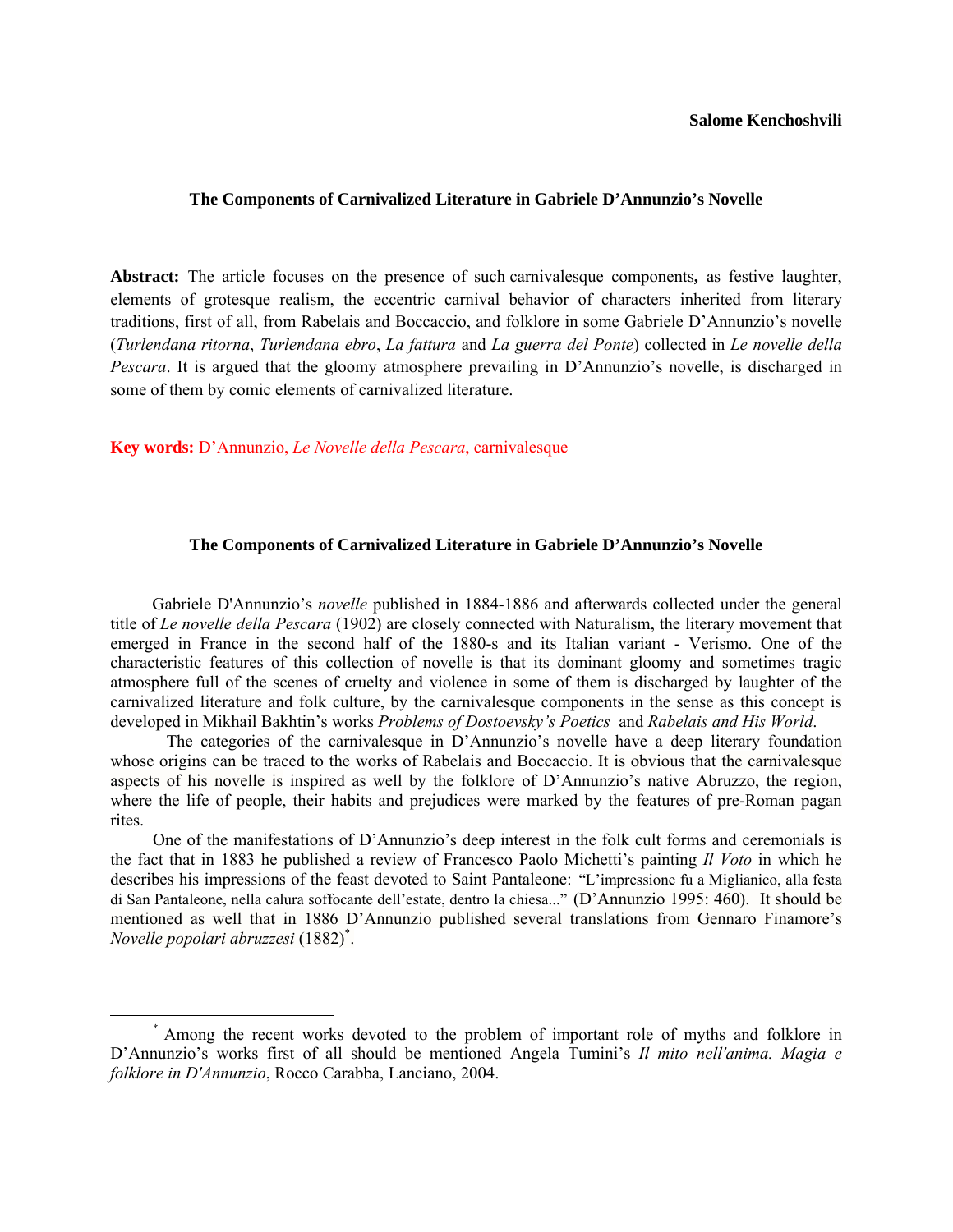The carnival motifs and images, the eccentric carnival behavior of characters are most clearly visible in D'Annunzio's such novelle as *Turlendana ritorna*, *Turlendana ebro*, *La fattura* and *La guerra del Ponte*.

*La guerra del Ponte* (first published in 1884, November) telling of a cholera epidemic in Pescara in 1884 and the feud between the inhabitants of Pescara and Castellammare is full of such carnivalesque components as comic situations, eccentric judgments and behavior, mocking the official social system and authoritative figures, grotesque realism and many of the features of what Bakhtin called the "carnivalesque-grotesque".

As M. Bakhtin points on the main sources of carnivalesque in the literature of XVII, XVIII and XIX centuries were the writers of Renaissance period: Boccaccio, Rabelais, Shakespeare, Cervantes and Grimmelshausen (Bakhtin 1963: 221). In this regard in *La guerra del Ponte* are most clearly visible the traces of Rabelais's novel *Gargantua and Pantagruel*. It is noteworthy that according to the letter sent by D'Annunzio to Enrico Nencioni on 1884, September 6 he intended to publish a collection of short stories "forse intitolato *Pantagruelion*" (he means the collection of stories entitled later *San Pantaleone* (Ciani 2001: 26).

Through direct citations D'Annunzio includes his narrative in grotesque carnival intertext of Rabelais's novel. The "military chief" of Castellamarians is mentioned as a direct descendant of Rabelais's character: "È il Gran nimico un degenere nepote del buon Gargantuasso; enorme, sbuffante, tonante, divorante". The war of the bridge between Pescara and Castellamare is read in such Rabelaisian intertext as a war between Gargantua and Pantagruel. The individuals, as well as the entire population of Pescara, their actions judgments and

arguments exhibit exceptional eccentricity violating the logic of a common sense. As a result of fear caused by the cholera unbelievable gossips spread in Pescara: "Poi, a poco a poco, le leggende si formavano e di bocca in bocca variavano, e, se bene recenti, divenivno meraviliose". The people assure each other that the free canteens, arranged for the poor, in fact, are intended to poison the poor. They believe that "a Napoli i cristiani morivano in gran numero. E al nome di Napoli, di quel gran reame lontano dove Ggiunne senza pahure un

dì trovò fortuna, le imaginazioni si accendavano". Such components of *La guerra del Ponte* as a sharp journalistic aspect combined with irony ("Ma il grande episodio epico di questa cronaca del cholera è la Guerra del Ponte"), serio-comical tone of the narrative, scandalous scenes and eccentric behavior of its characters remind poetics of a Menippean satire, which is one of the main carriers of the "carnival sense of the world" (Bakhtin 1963: 151).

As a component of a Menippean satire in *La guerra del Ponte* can be regarded the combination of different genre features, a variety of styles and tones, including elements of journalistic chronicles and poeticized prose. At the end of the novella the neutral narrative infused with irony gives way to a passage full of lyricism: "Apparve su una loggia, d'improvviso, la Ciccarina, la bella delle belle, la rosa delle rose, l'amorosa pèsca, colei che tutti han desiato. Per un moto unanime, gli sguardi si volsero verso di lei. Ella, nel trionfo, stava semplicemente sorridendo, come una dogaressa dinanzi al suo popolo. Il sole le illuminava la piena faccia carnosa, che è simile alla polpa di un frutto succulento. I capelli, di quel color lionato di sotto a cui par trasparisca una fiamma d'oro, le invadevano la fronte, le tempie, il collo, mal frenati. Un natural fàscino venereo le emanava da tutta la persona [...]. I merli fischiarono. I madrigali rustici batterono l'ali verso la loggia. La Ciccarina si ritrasse, sorridendo". Thus the mood of the carnival square unites the people who were separated by mutual hatred, prejudices and barriers of different kind.

The paroding of certain styles and texts characteristic for carnivalized literature in *La guerra del Ponte* is achieved by means of ironic use of such stylistic device of historical chronicles as the beginning of the sentence by a conjunction "and" and adverb "then": "E il male...", "E il sindaco...", "E il Gran Nimico", "E al nome di Napoli...", "E poiché oggi è la prima fonte di prosperità la mercatura", "E, poiché su tutte le teste...", "E il delegato di polizia...", "Poi, i vecchi rinnovavano i ricordi delle passate mortalità", "Poi, a poco a poco, le leggende si formavano...", "Poi, a tarda ora...", "Poi [...] sorrise di meraviglia"...

*Turlendana ritorna* and its continuation *Turlendana ebro* were first published in 1885 with a pretitle *Le mirabili avventure del gran Turlendana* which was later removed. The pre-title of the humorous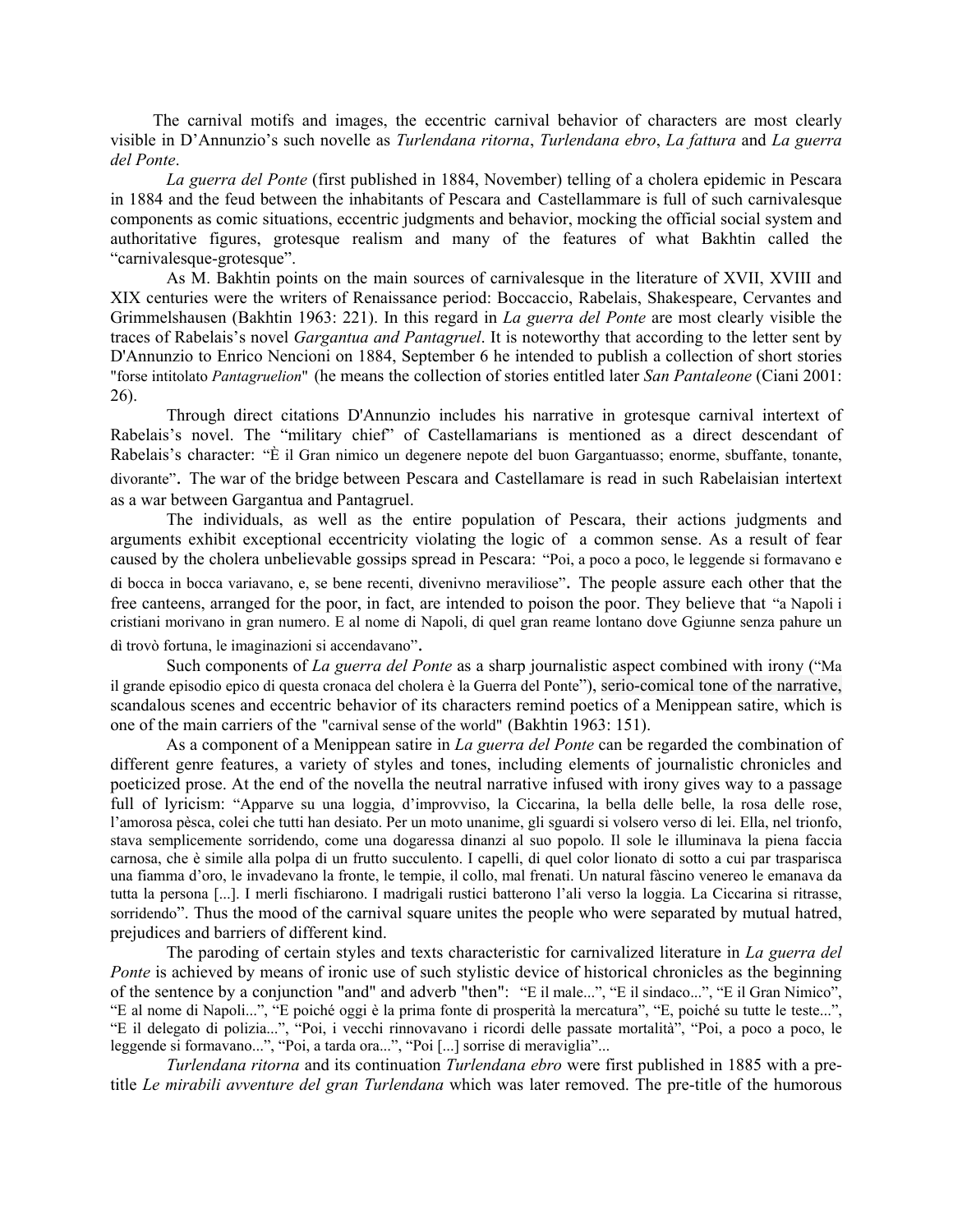stories with its clearly expressed genre and stylistic connotations refers to the intertext of adventurous literature marked by the components of poetics of carnivalized literature.

Though the plot of *Turlendana ritorna* depends much on Guy de Maupassant's story *Le retour*, in many ways it is quite distinctive and first of all by much more marked presence of carnivalesque components. One can say that D'Annunzio's novella is a carnivalized variant of Maupassant's story.

*Turlendana ritorna* is characterized by abundance of folk festive laughter and language. The action of the story takes place in the space of carnival, in the streets and squares, dominated by a particular form of free familiar contact between people. The creation of a joyful carnival atmosphere is in a great deal conditioned by the inclusion of a camel, a donkey and a monkey in the narrative and participation in the cheerful procession of many people: "Un grido di terrore ruppe dalle donne che stavano su la loggia chine; e il grido si propagò nelle logge prossime. La gente dalla via rideva forte, gridando come in carnovale dietro le maschere: - Viva! Viva! Tutti erano inebriati dalla novità dello spettacolo e dall'aria della primavera". The final episode of the story, a dialogue between Turlendana and Verdura, is marked by such

elements of a carnivalized genre *symposium* as a combination of humor, familiarity, ease and eccentricity (Bakhtin 1963: 161).

In *Turlendana ebro*, a continuation of *Turlendana ritorna*, first published in 1885, a spirit of carnival is created by a humorous plot: Binchi-Banche, a character described in the previous novella as "l'omiciattolo dal viso giallognolo e rugoso come un limone senza succo", with the help of his companion lays down drunk Turlendana beside a dead camel portraying a love hug. The humorous story *La Fattura* (first published in 1884 under the title *L'incantesimo*) whose plot

is borrowed from the sixth novel of the eighth day of Boccaccio's *The Decameron* contains a number of carnivalesque features which are most clearly manifested in the grotesque conception of the body. While Boccaccio concentrates his attention on the narrative D'Annunzio focuses on the portraits of his characters. First of all, in the grotesque, exaggerated details of the portraits in *La Fattura* are felt the echoes of Maupassant's story *L'Âne* (1884).

*La Fattura* is permeated with a mood of cheerful carnivalesque sense of the world. The behavior of the characters, the depiction of their portraits promotes creation of an intertextual relationship between D'Annunzio's story and carnivalized literature and folklore. The carnivalesque intertext of *La Fattura* can be traced in the fact that La Bravetta, one of the protagonists of the story, is characterized as a kind of an immortal folk hero: "Ancóra tra il buon volgo la memoria n'è viva e, fermata in un proverbio, durerà lungamente nei tempi a venire".

It should be noted that La Bravetta by his big belly is reminiscent of the famous characters of carnivalized literature. In the description of his appearance are felt echoes of Rabelais's Gargantua: "Mastro Peppe La Bravetta era un plebeo di qualche corpulenza, tozzo, con la faccia piena di una prospera stupidezza, con li occhi simili a quelli d'un vitello poppante, con mani e piedi di straordinaria espansione. E come aveva un naso molto lungo e carnoso e singolarmente mobile, e come aveva le mascelle forti, egli nel ridere e nello starnutire pareva una di quelle foche a proboscide, che in conseguenza della pinguedine tremano tutte come una gelatina, secondo narrano i marinai. Anche di quelle foche egli aveva la pigrizia, la lentezza dei movimenti, la ridicolezza delle attitudini, l'amore del sonno. Non poteva passare dall'ombra al sole o dal sole all'ombra, senza che un irresistibile impeto d'aria gli rompesse per la bocca e per le narici. Lo strepito, in ispecie nelle ore tranquille, udivasi a gran distanza; e poichè si produceva in periodi determinati, serviva d'orario a quasi tutti i cittadini".

The use of a motif of a grotesque nose and a motif of a sneeze is characteristic for many works of carnivalized literature; let us remember an interpretation of a sneeze by Pantagruel in Rabelais's novel and Pantalone of Commedia dell'arte who continuously sneezes and blows his nose and whose mask exaggerated his long, pointy nose.

It should be noted as well that in *La fattura* some characters form a popular-festive comic couple built on contrasts: thick and thin, old and young, high and low. "Matteo Puriello, detto Ciávola, era un uomo in su i quarant'anni; cacciatore clandestino; alto e segaligno, con i capelli biondastri, la pelle del viso giallognola, i baffi duri e tagliati come una spazzola, tutta la testa avente l'aspetto di una effige di legno su cui fosse rimasta una traccia lievissima dell'antica doratura. I suoi occhi, tondi, vivi e mobili quasi per inquietudine come quelli delle bestie corritrici, lucevano simili a due monete nuove. In tutta la persona, vestita quasi sempre di un certo panno di